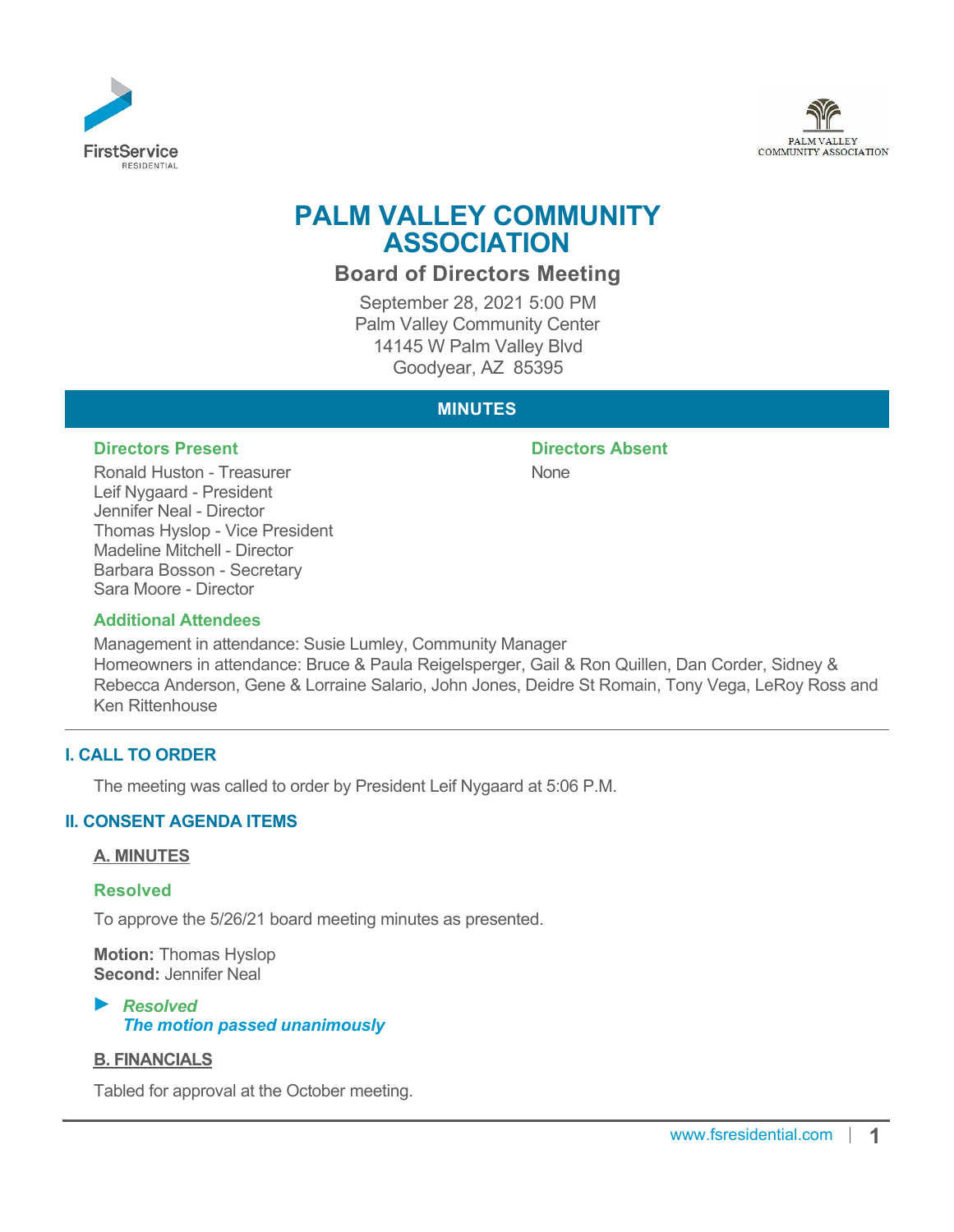## **C. PLAY EQUIPMENT REPAIR**

#### **Resolved**

To ratify approval of the proposal from Safe N Sound to replace the broken bubble panel at the Palmilla playground at a cost of \$545 to be paid from Palmilla Shared reserve account.

**Motion:** Leif Nygaard **Second:** Sara Moore

*Resolved The motion passed unanimously*

#### **D. POOL MOTOR REPLACEMENT**

#### **Resolved**

To ratify approval of the proposal from A Balanced Pool to replace the pool motor with a new 2hp motor at a cost of \$450 to be paid from Palmilla Lakes reserve account.

**Motion:** Sara Moore **Second:** Jennifer Neal

*Resolved The motion passed unanimously*

#### **III. HOMEOWNER FORUM**

Several homeowners in attendance reported concerns regarding parking violations including cars parked on the street, cars parked in the yard, and violation notices sent to homeowners that do not own the vehicle in violation. It was found that letters have already been sent for the specific vehicle violations noted. Discussion ensued regarding vehicle violation notice procedures, with the complaint that violation notices are automatically sent to the owner of the home the vehicle is parked in front of, which is not always the owner of the vehicle. Since we are not able to run license plates to identify vehicle owners, letters are sent to the home where the vehicle is parked. The letter advises if this vehicle does not belong to you, please notify management. Some homeowner suggestions for policy change included 1) have all homeowners register their vehicles with the HOA, 2) make contact with owners prior to sending a violation notice, such as a phone call, 3) look up vehicle license plates on google or some other format. *Response: The Board will consider suggestions and review this topic at the next meeting.*

Homeowner Ron Quillen reported he is working with City of Goodyear regarding the new LED street lights being too bright.

A homeowner mentioned the grass common area on Palm Valley Blvd between 132nd and 133rd looks bad. *Response: This grass is currently being scalped for overseed in the next couple of weeks, so will look bad during the transition.*

A homeowner complained about the appearance of walls on N 135th off Palmilla Blvd. *Response: management will take a look and follow up with any necessary violation notices.*

A homeowner complained about bushes overgrown on Palm Valley Blvd. *Response: Ron explained these are maintained by City of Goodyear who recently changed their procedure to trim bushes once per year with the exception of sight line trimming which is done as needed.*

Homeowner Ken Rittenhouse suggested the Board consider changing landscape companies. *Response: the Board will consider this at next contract review.*

The Board values homeowner ideas and suggestions. In order to ensure time for business topics, open forum may be moved to the end of the agenda going forward.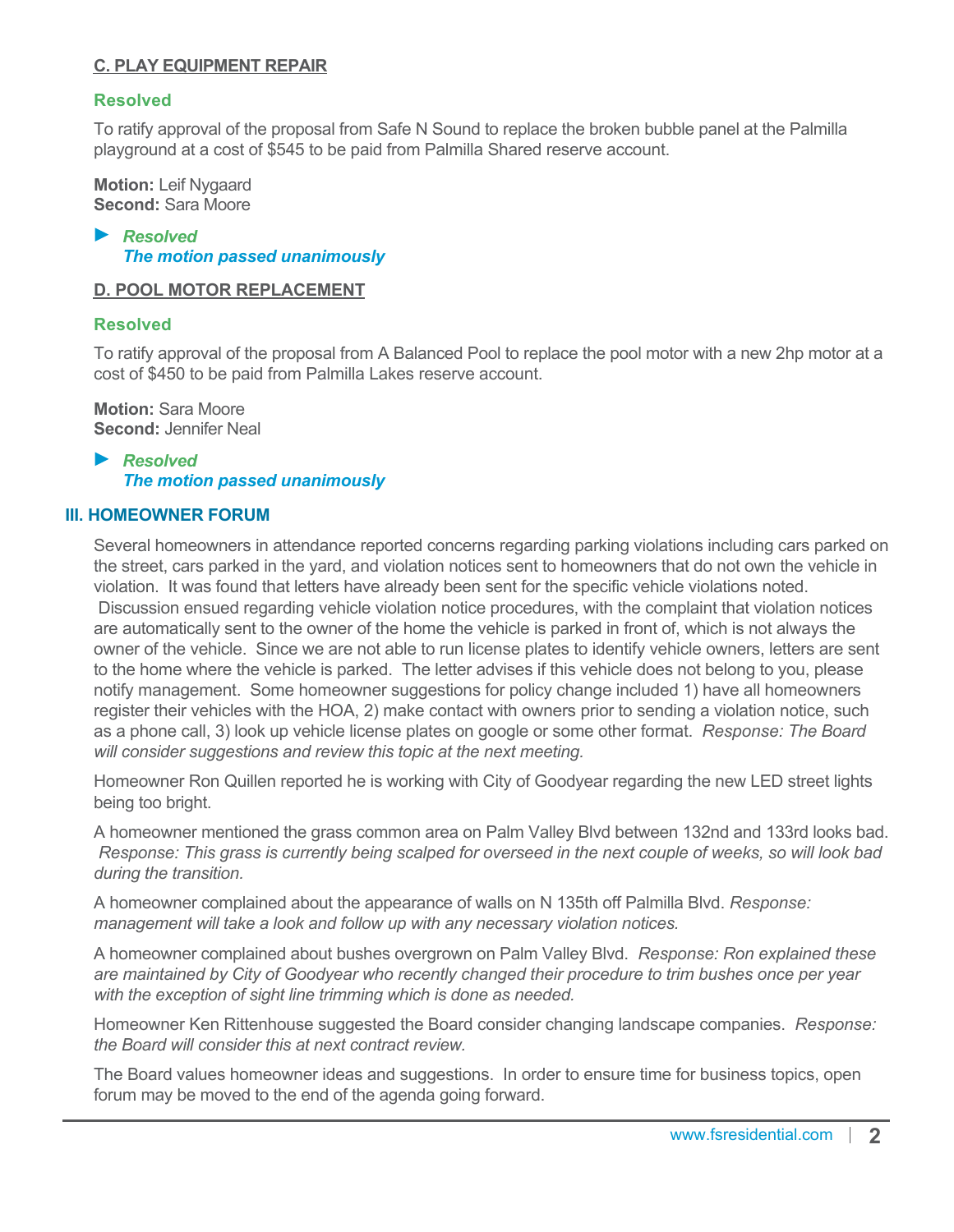#### **IV. MANAGEMENT REPORT**

#### **Administrative Report:**

- A. 17 resale disclosures processed for the period 8/15/21 9/15/21
- B. 99 calls logged for the period 8/15/21 9/15/21
- C. 39 new owners recorded 5/15/21 9/15/21
- D. 295 violation letters issued for the period of 8/15/21 9/15/21
- E. Mass Communication Emails for the period of 8/15/21 9/15/21:
	- 9/17/21 Pool Abuse warning sent to all Palmilla Lakes owners and residents
	- 9/22/21 Board Meeting Announcement sent to all owners and residents
- F. Received notice from Sundance Sweeping of a 10% rate increase effective 10/1/21, overall this is an increase of \$35 per month .

#### **Physical Property Report**

- A. Wall paint project was completed in June 2021.
- B. Turf conversion project at the northeast corner of Litchfield and McDowell has been completed.
- C. Plant enhancement project on Palmilla Blvd has been completed.
- D. Palm tree trimming was completed in July.
- E. Sundance Sweeping completed street sweeping service in The Fairways the 1<sup>st</sup> & 3<sup>rd</sup> Thursday of the month and in Palmilla the 3<sup>rd</sup> Thursday.
- F. A Balanced Pool completed 3 times per week service for Palmilla Pool.
- G. Safe & Sound completed monthly playground service in Palmilla and quarterly service in Desert Greens and Horizons.
- H. Work Orders this period included:
- 1. Trim & Tidy cleaned the storm drains that were clogged up due to monsoon storms.
- 2. Mainline leak in Palmilla was repaired.
- 3. After hours emergency work order to repair pool gate not locking on closure.
- 4. Work orders to APS for a couple of street light outages in Palmilla.
- 5. Work order for light inside the pool not working, but turns out someone is just flipping the switch at the GFI to purposely turn of the pool light.
- 6. Work order for an irrigation leak outside the Fairways. This does not appear to be HOA irrigation.

## **V. OLD BUSINESS**

#### **A. REVIEW / APPROVE MONUMENT LIGHTING PROPOSAL**

Additional proposals for monument lighting are being obtained for review at the October meeting.

#### **B. PALMILLA STREET WORK**

Holbrook Asphalt recommends a type II slurry for Palmilla Lakes in 2022. Bids will be obtained for Board review/approval in early 2022. Holbrook recommends remove and replace asphalt outside the Palmilla exit gate at a cost of \$6,000. Management to obtain additional bids for board review.

## **VI. NEW BUSINESS**

#### **A. SECURITY SERVICE / PARKING PATROL**

#### **Resolved**

To give 30 day notice of cancellation to Superior Protection Services and contract 8 patrols per month at a cost of \$200 per patrol with Countywide Security effective 11/1/21. This is contingent upon Countywide Security being in a "security" marked vehicle.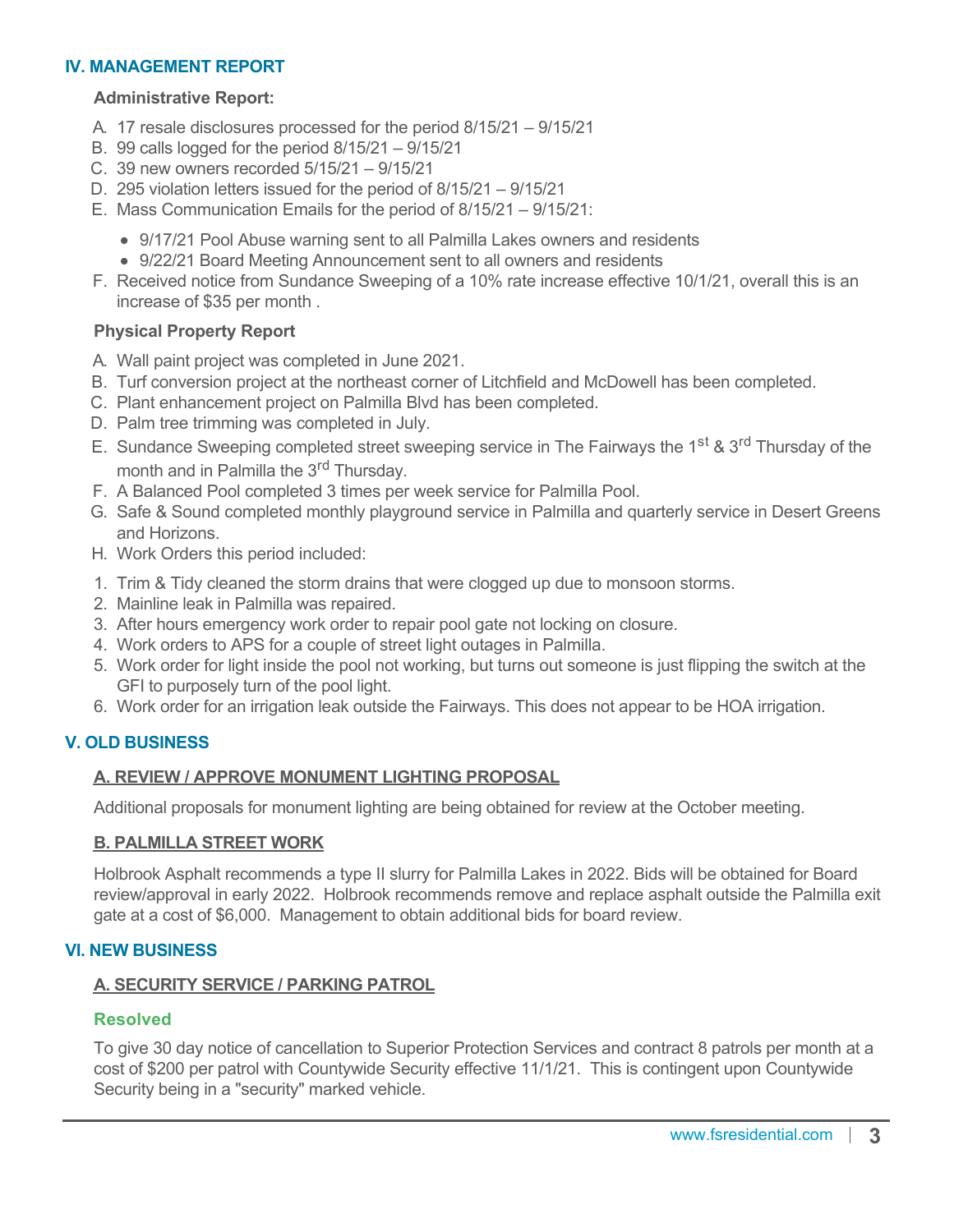#### *Resolved The motion passed unanimously*

## **B. ADDITIONAL TRANSFER TO RESERVES**

## **Resolved**

To authorize an additional transfer of operating funds to reserves this year for Desert Greens in the amount of \$4,133 and for Palmilla Lakes in the amount of \$7,653, to bring reserve balances in line with the reserve studies.

**Motion:** Jennifer Neal **Second:** Sara Moore

*Resolved The motion passed unanimously*

## **C. BANK FOR OPERATING ACCOUNT FUNDS**

## **Resolved**

Due to time constraints, this topic is moved to the October meeting.

## **D. WALL REPAIRS**

## **Resolved**

To approve the proposal from SFM Construction in the amount of \$27,400 for wall repairs, contingent upon final Board approval of scope of work and warranty. Management to email any additional information to the Board by the end of the week for response by all Board members by Monday, October 4th.

**Motion:** Leif Nygaard **Second:** Ronald Huston

#### *Resolved The motion passed unanimously*

## **E. 2021 ANNUAL MEMBERSHIP MEETING**

The annual meeting will be held in person at Palm Valley Community Center on Tuesday, December 7th, 5:00 PM sign in, 5:30 PM meeting.

Management is authorized \$200 to purchase refreshments for the meeting.

Management to invite City Council members to attend the annual meeting and respond to city related issues such as parking violations on city streets and landscaping.

Management is directed to obtain language from the association attorney regarding a CC&R amendment restricting short term rentals, to be added to the annual meeting ballot for a vote of the membership.

## **VII. COMMITTEE REPORTS**

## **A. ARCHITECTURAL COMMITTEE REPORT**

- 1. The committee reviews submittals electronically on a weekly basis.
- 2. The committee meets on an as-needed basis.
- 3. The committee last met Monday, September 27th to ratify approval of 60 submittals reviewed